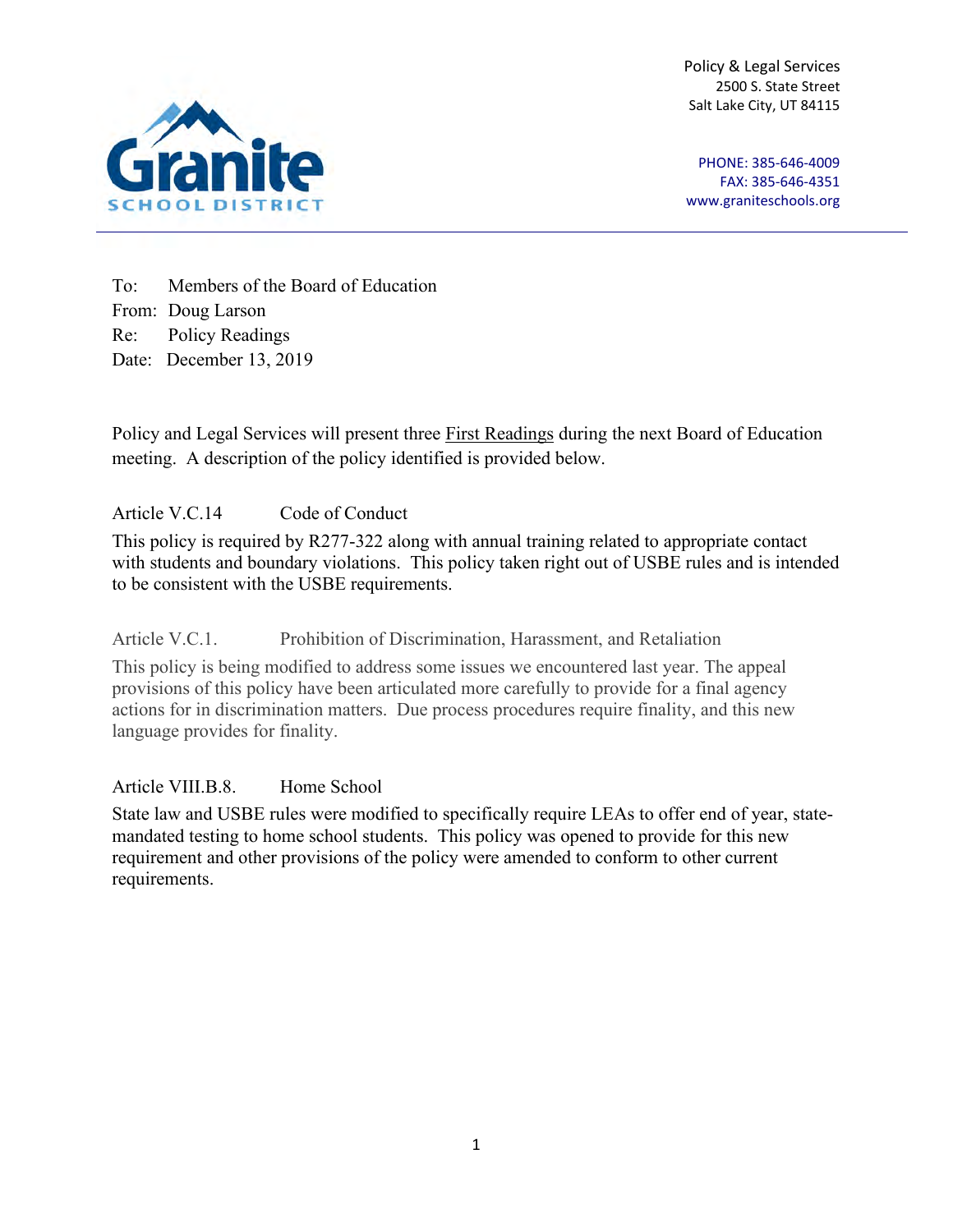### Article V.C.14 Code of Conduct

## A. Purpose and Philosophy

The public vests trust in public schools to protect students and to model exemplary ethical behavior. The Board of Education of Granite School District is committed to establishing and maintaining appropriate standards of conduct between staff members and students. These standards of conduct are also known as professional boundaries. Staff members shall maintain professional and appropriate demeanor and relationships with students, both during and outside of school hours, as well as both on and off campus, which foster a safe and nurturing learning environment.

#### B. Definitions

- 1. "Boundary violation" means crossing verbal, physical, emotional, or social lines that staff must maintain in order to ensure structure, security, and predictability in an educational environment.
	- a. A "boundary violation" may include the following, depending on the circumstances:
		- i. isolated, one-on-one interactions with a student out of the line of sight of others;
		- ii. meeting with a student in rooms with covered or blocked windows;
		- iii. telling risqué jokes to, or in the presence of a student;
		- iv. employing favoritism to a student;
		- v. giving gifts to individual students;
		- vi. staff member initiated frontal hugging or other uninvited touching;
		- vii. photographing an individual student for a non-educational purpose or use;
		- viii. engaging in inappropriate or unprofessional contact outside of educational program activities;
		- ix. exchanging personal email or phone numbers with a student for a noneducational purpose or use;
		- x. interacting privately with a student through social media, computer, or other electronic devices; and
		- xi. discussing an employee's personal life or personal issues with a student.
	- b. "Boundary violation" does not include:
		- i. offering praise, encouragement, or acknowledgment;
		- ii. offering rewards available to all who achieve;
		- iii. asking permission to touch for necessary purposes;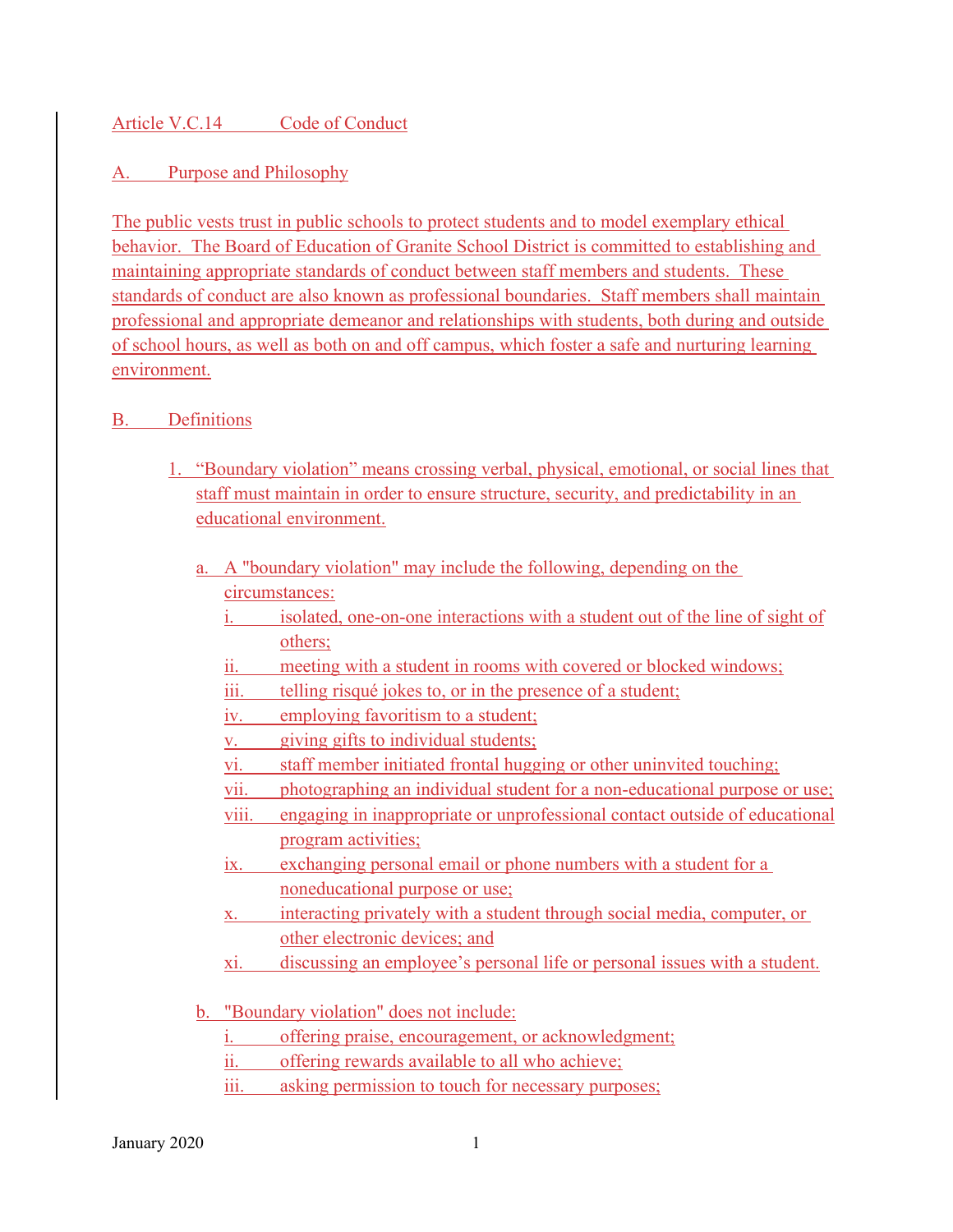- iv. giving a pat on the back or a shoulder;
- v. giving a side hug;
- vi. giving a handshake or high five;
- vii. offering warmth and kindness;
- viii. utilizing public social media alerts to groups of students and parents; or
- ix. engaging in contact permitted by an IEP or 504 plan.
- 2. "Grooming" means befriending and establishing an emotional connection with a child or a child's family to lower the child's inhibitions for emotional, physical, or sexual abuse.
- 3. "Sexual conduct" includes any sexual contact or communication between a staff member and a student including but not limited to "sexual abuse" described in Utah Code Ann. §76-5-404.1(2); "sexual battery" described in Utah Code Ann. §76-9- 702.1; and sharing pornographic, sexually explicit, or lewd communications, images, video, text, photographs, or other similar content with students.
- 4. "Staff member" means an employee, contractor, or volunteer with access to students.
- 5. "Student" means a child under the age of 18 or over the age of 18 if still enrolled in a public secondary school.

# C. Policy

Staff members hold positions of inherent authority and influence over students. Therefore, as an express term of continued employment in Granite School District, staff members are responsible to abide by heightened standards of professional and personal conduct.

- 1. Staff members shall recognize and maintain appropriate personal boundaries in teaching, supervising, and interacting with students during and after school hours. Staff members shall avoid boundary violations, including behavior that could reasonably be considered grooming or that could reasonably lead to the appearance of impropriety.
- 2. A staff member may not subject a student to any form of abuse including, but not limited to, physical, verbal, sexual, or mental/emotional abuse.
- 3. A staff member shall not touch a student in a way that would make a reasonably objective student feel uncomfortable.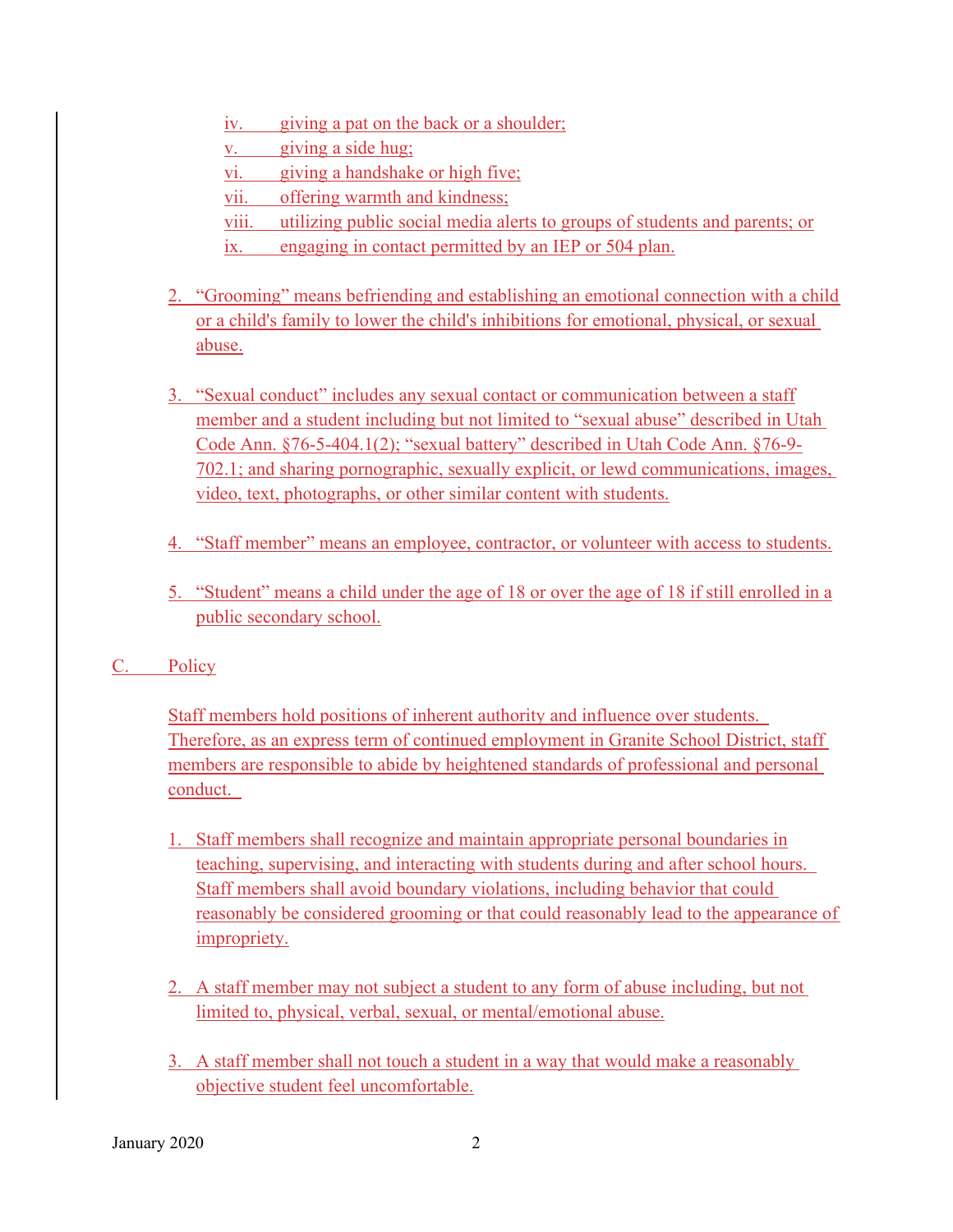- 4. A staff member shall not engage in any sexual conduct toward or sexual relations with a student.
- 5. Staff member communications with students, whether written, verbal, or electronic, shall be professional and avoid unduly intimate or personal issues, problems, or related subjects.
- 6. Staff members shall refrain from using profanity, making crude or off-color jokes, or using language that could be considered abusive, intimidating, threatening, disparaging, or demeaning.
- 7. A staff member shall not provide gifts, special favors, or preferential treatment to a student or group of students.
- 8. A staff member shall not shall not subject, or allow a student to be subjected to physical abuse, verbal abuse, sexual abuse, and/or mental abuse (see Administrative Memorandum Number 6, Prohibition of Corporal Punishment and Unreasonable Use of Physical Restraint) and shall comply with all mandatory child abuse or neglect reporting requirements) (see Administrative Memorandum Number 67 Child Abuse and Neglect Reporting) .
- 9. A staff member shall not discriminate against a student on the basis of race, sex, religion, disability, national origin, gender identity, sexual orientation, or any other prohibited class (see Article V.C.1. Prohibition of Discrimination Harassment and Retaliation).
- 10. Staff member use of electronic devices and social media to communicate with students must be professional, pertain to school activities or classes, comply with the Family Educational Rights and Privacy Act, and otherwise conform to district policies (See e.g. Article X.C.3. Educator and Student Communications and Social Media).
- 11. A staff member may not possess, use, or be under the influence of alcohol or illegal substances during work hours, on school property, or at school sponsored events while supervising students or acting as a staff member. Additionally, a staff member may not use any form of tobacco or electronic cigarettes on school property or at school sponsored activities while acting in the capacity of a staff member.
- 12. Staff members shall maintain the confidentiality of personally identifiable information or information that is sensitive, including but not limited to student information, financial information, and medical information.

January 2020 3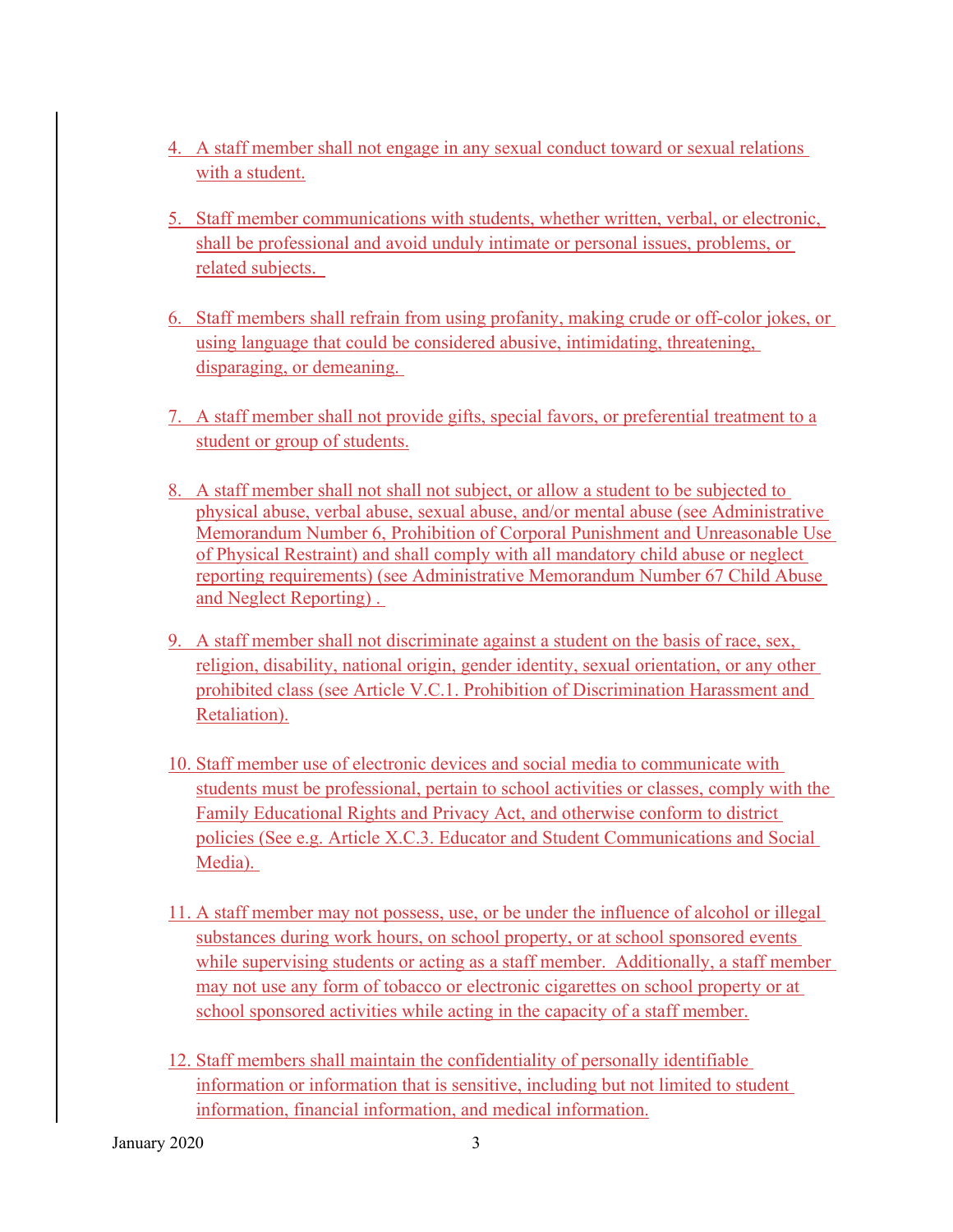- 13. Conduct prohibited by this policy is considered a conduct violation regardless of whether the student may have consented to the conduct. Conduct described in this policy is not exhaustive, but is illustrative of unprofessional conduct, which violates statutes, regulations, or district policies and shall be constitute improper conduct and just cause for disciplinary action, up to and including termination of employment. A licensed educator engaging in such conduct may be subject to referral to Utah Professional Practices Advisory Commission (UPPAC) or other licensing bodies.
- 14. A staff member shall cooperate in any investigation concerning allegations of actions, conduct, or communications that, if proven, would violate this policy.
- 15. The district recognizes that some circumstances provide reasonable exceptions to this policy including, but not limited to, social workers and psychologists counseling students with parental permission; educators intervening with students believed to be at risk of suicide, self-harm, or harming others; familial relationships between a staff member and a student; and other exceptions contemplated by Utah Code 53E-9-203 Student Privacy.

#### D. Reporting

- 1. A staff member who has reason to believe there has been a violation of this policy shall immediately report the conduct to an appropriate supervisor or school administrator. If a staff member has reason to believe a school administrator has violated this policy, the staff member shall immediately report the conduct to the administrator's supervisor.
- 2. The following are reporting obligations of the district in addition to the obligation to report suspected child abuse or neglect to law enforcement or the Division of Child and Family Services (DCFS) under Utah Code Ann. §62A-4a-403:
	- a. A staff member who has reasonable cause to believe that a student may have been physically or sexually abused by a school staff member shall immediately report the belief and all other relevant information to the school administrator, or a district administrator.
	- b. A school administrator who has received a report or who otherwise has reasonable cause to believe that a student may have been physically or sexually abused by a school staff member shall immediately inform district administration of the reported abuse.